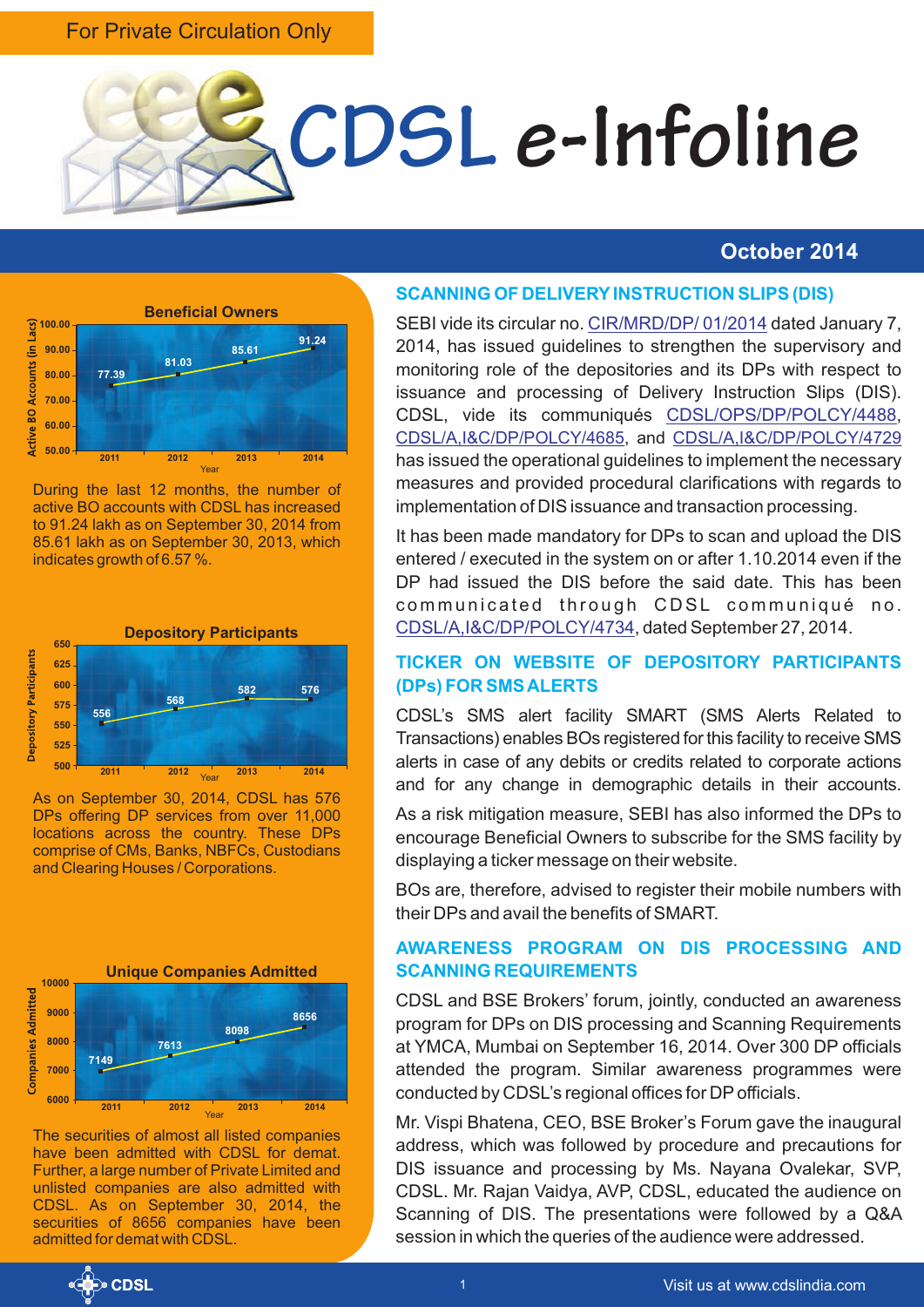## **CDSL e-Infoline**



**Ms. Nayana Ovalekar,** SVP, CDSLaddressing the queries of participants at the program.



**Mr. Rajan Vaidya,**AVP, CDSLaddressing the participants at the program.

#### **SHIFTING OF OFFICE**

CDSL has shifted its Kochi office to a new premises in the month of September, 2014. The new address is as follows:

BSE Investors Service Centre, Sree Lakshmi Tower, 2nd Floor, Ravipuram Road, Ravipuram, Ernakulam, Kerala – 680016

#### **CHANGE OF NAME OF RTA**

| <b>RTAID</b> | <b>OLD NAME</b>     | <b>NEW NAME</b>                               |
|--------------|---------------------|-----------------------------------------------|
| 169          | <b>SK Computers</b> | S. K. Infosolutions<br><b>Private Limited</b> |

#### **WITHDRAWAL/ TERMINATION OF CDSL DP**

| Sr. No. | <b>DPID</b> | <b>DPNAME</b>                             |
|---------|-------------|-------------------------------------------|
|         | 62100       | Celestial Securities Private Limited      |
| 2       | 64100       | HSBC Invest Direct Securities (I) Limited |

#### **SUCCESSFULFACILITATION OF ELECTRONIC VOTING**

CDSL's e-Voting System enables investors to cast their votes pertaining to company resolutions at their convenience from home/office till the last day. As on September 30, 2014, 3315 companies have signed the agreement with CDSL for its e-Voting System and 3392 e-Voting instances have been completed. Shareholders of 2378 companies took the opportunity to cast their voteson www.evotingindia.com in the month of September, 2014.

To register your company for e-Voting, please contact Mr. Anand Tirodkar on 022-22728153, anandt@cdslindia.com or Mr. Ankit Bandivadekar on 022-22728634, ankitb@cdslindia.com..

#### **INVESTOR AWARENESS PROGRAMS (IAPs)**

During September 2014, CDSLBOPF Trust has conducted 16 IAPs across India in association with BSE Investor Protection Fund. DPs such as SBICAP Securities Ltd, India Infoline Limited, HDFC Securities Limited, Way2Wealth Brokers Private Limited, VCK Shares & Stock Broking Services Limited, Sharewealth Securities Limited, Sharekhan Limited, Celebrus Capital Limited, Karvy Stock Broking Limited, The Cosmos Co-operative Bank Ltd, N J India Invest Private Limited. also participated in these IAPs.

Further, leading dailies such as Hindustan, Prajavani, Eenadu, Pudhari Newspaper etc. also contributed in making these IAPs a success. These programs were directed towards educating the investors about depository services, risk management and the Rajiv Gandhi Equity Savings Scheme (RGESS). For details of forthcoming IAPs, please click : [Investor meet](https://www.cdslindia.com/investors/investor-meet.aspx)



Mr. Swapnil Admane of N J India Invest Private Limited, addressing the audience at an IAP conducted at Chakan, Pune, on September 27,2014.



Mr Arnab Bhujabal of SBICAP Securities Ltd addressing the audience at an IAP conducted at Hyderabad, on September 13, 2014.